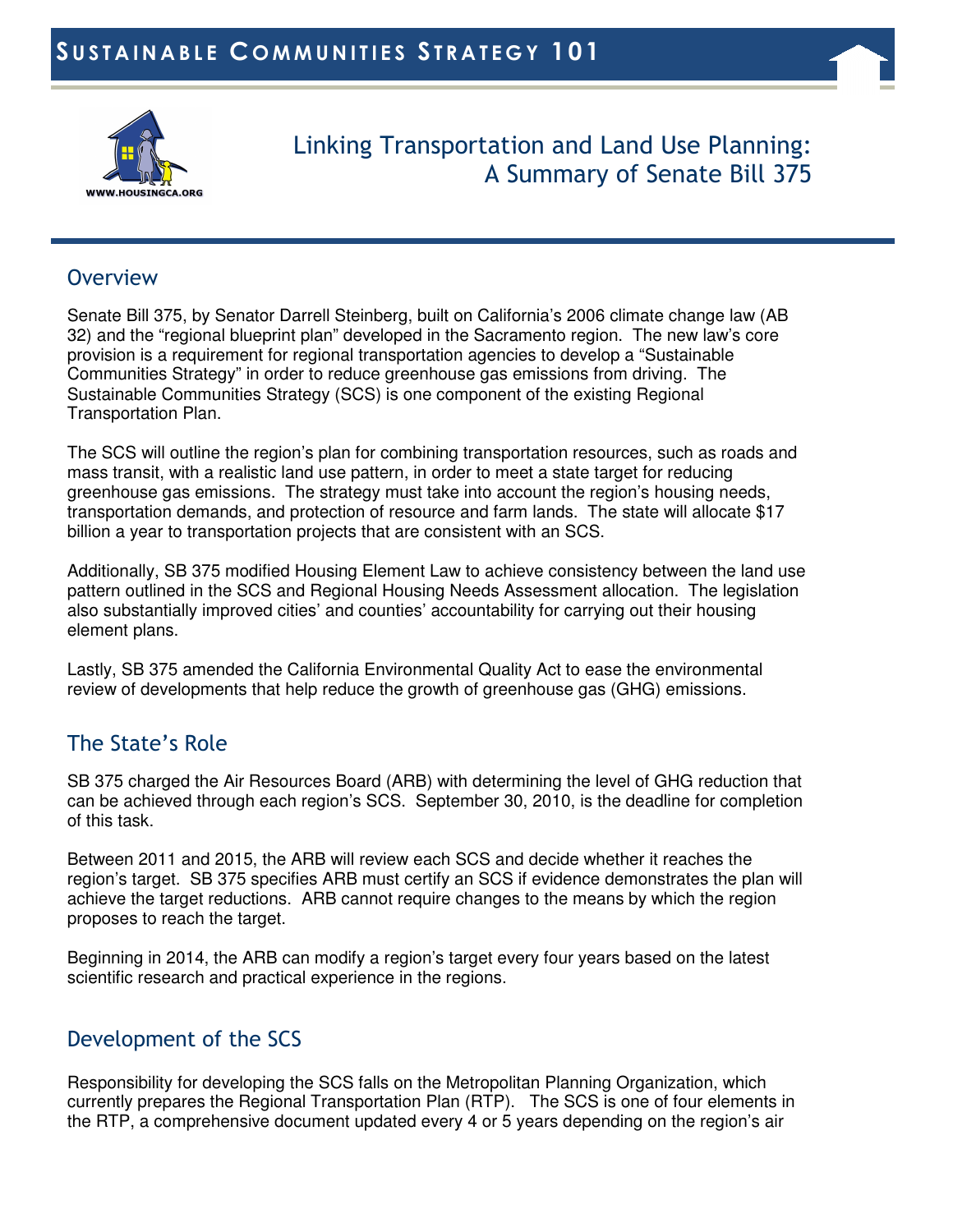quality. Like other elements of the RTP, the SCS must reflect the region's reasonably-projected financial resources for transportation systems and realistic land use patterns.

If the Metropolitan Planning Organization (MPO) calculates that it cannot achieve its target through the SCS, it must develop an Alternative Planning Strategy. The Alternative Planning Strategy (APS) differs from the SCS in that it describes additional resources, land use changes, or other modifications that would be necessary to achieve the GHG reduction target.

#### Impact on Housing Elements

During or soon after submitting its SCS to ARB, the MPO will allocate the Regional Housing Needs Assessment numbers to localities, based on the development pattern shown in the SCS and the existing allocation factors in housing element law.

SB 375 extended the duration of housing elements from 5 years to 8 years in order to align them with RTP deadlines. One housing element will be completed for every two RTPs. (This applies to most MPOs.) The bill also set the housing element due date at 18 months after the MPO estimates it will adopt the SCS.

Additionally, SB 375 contained a number of improvements designed to hold local governments accountable for doing their part to reduce GHG emissions through well-placed and affordable residential development:

- 1) Consequence for failure to adopt a housing element: A jurisdiction that does not adopt an element within four months of the statutory deadline will shift into four-year cycles. Subsequent Steinberg legislation, SB 575, allows the jurisdiction to return to an eight-year cycle after adopting two subsequent elements on time.
- 2) Making land available for development: The jurisdiction is required to complete rezoning of the sites it identified for residential development within three years of the element's adoption. The jurisdiction can have a one-year extension if it has rezoned sites to accommodate 75% of its low and very low income need and it meets specified criteria.
- 3) Implementing other programs: For all other programs, the housing element must contain a deadline for implementation that is soon enough to ensure the program will have beneficial impacts during the planning period.
- 4) Accountability: Every year, the jurisdiction must report its progress toward rezoning and program implementation to HCD and hold a local hearing to review and discuss the report.
- 5) Enforcement: SB 375 contained two remedies if a jurisdiction fails to rezone or implement programs by the deadlines:
	- a. "Builder's Remedy:" A developer can build on any site that is identified in an element for residential development, as long as the development is within the densities and development standards specified in the element. The local government must allow the development to proceed unless it makes finding that the development will have a "specific, adverse impact upon the public health or safety."

If the jurisdiction illegally denies a development, a court can order it to comply with the law. The local government will have the burden of proving its action was legal.